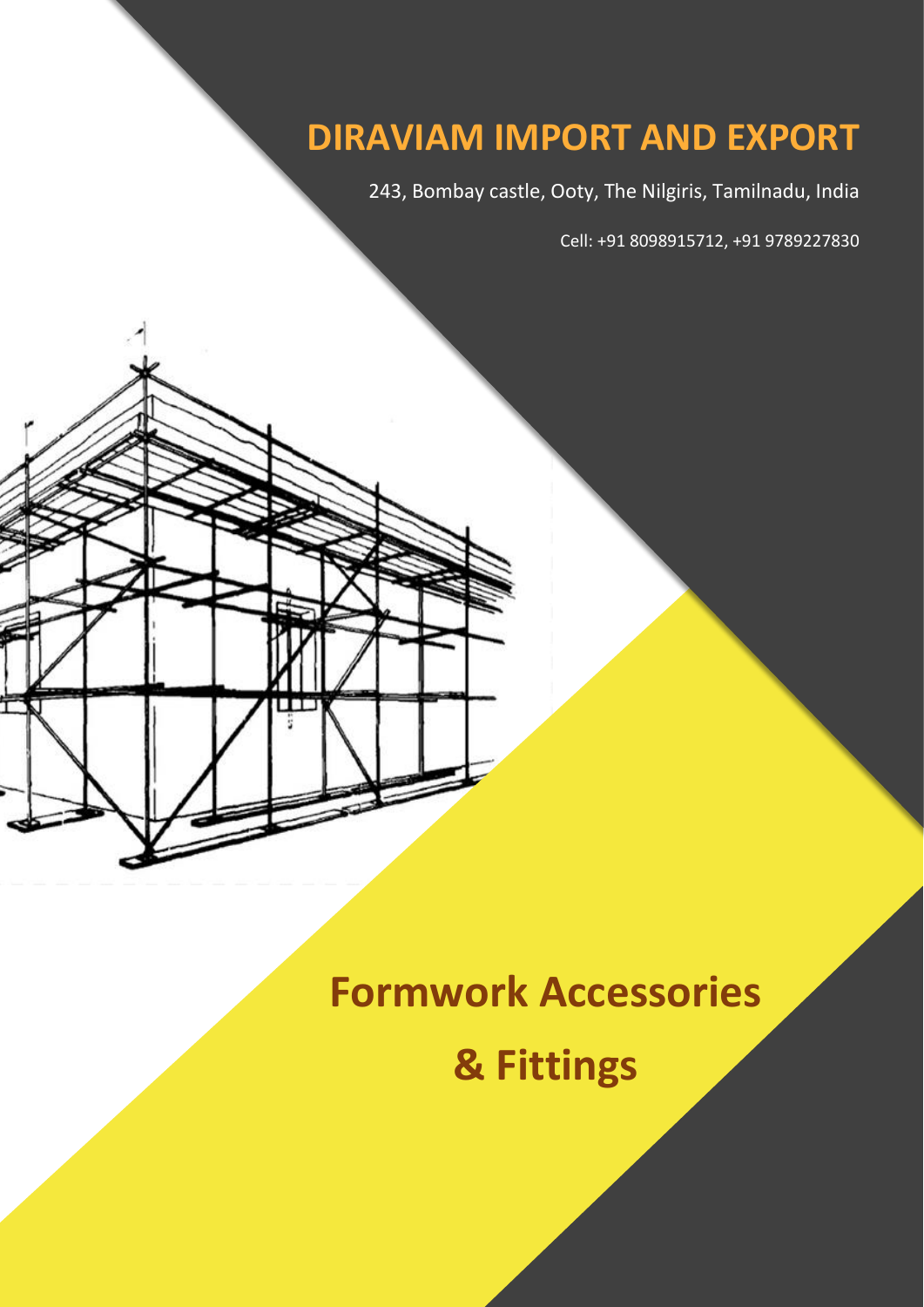

| <b>Item</b>   | <b>Waller plate</b>                                                                    |
|---------------|----------------------------------------------------------------------------------------|
| Size.         | 110 mm to 120 mm square shape/ As required                                             |
| Finish        | Galvanized silver/gold                                                                 |
| Packing       | Standard 25pcs /50 pcs bag/ As required                                                |
| Load capacity | For wood chording - surface pressure 20 - 50 K.N<br>Load bearing capacity 90 - 135 K.N |
| Material      | Low carbon mild steel                                                                  |



| <b>Item</b>   | Tie rod                                                             |
|---------------|---------------------------------------------------------------------|
| Size          | Standard 6 metre / As required<br>Thickness - 15/17 mm and 18/20 mm |
| Finish        | Self-finish / galvanize / gold                                      |
| Packing       | Standard 5 pcs bundle / As required                                 |
| Load capacity | $90 - 145$ K.N                                                      |
| Material      | Low carbon mild steel / EN-8D / As required                         |



| <b>Item</b>   | <b>Anchor nut</b>                                                                                                           |
|---------------|-----------------------------------------------------------------------------------------------------------------------------|
| Size          | 80 mm to 150 mm dia with 2 & 3 wing.<br>Suitable threading - 15/17 mm and 18/20 mm.<br>350 grams - 1800 grams / As required |
| Finish        | Galvanized Gold/Silver                                                                                                      |
| Packing       | Standard 50 pcs/100 pcs bundle / As required                                                                                |
| Load capacity | 110-145 K.N                                                                                                                 |
| Material      | Malleable casting BS 32-12 / SG Iron casting                                                                                |
| Thread        | French / English                                                                                                            |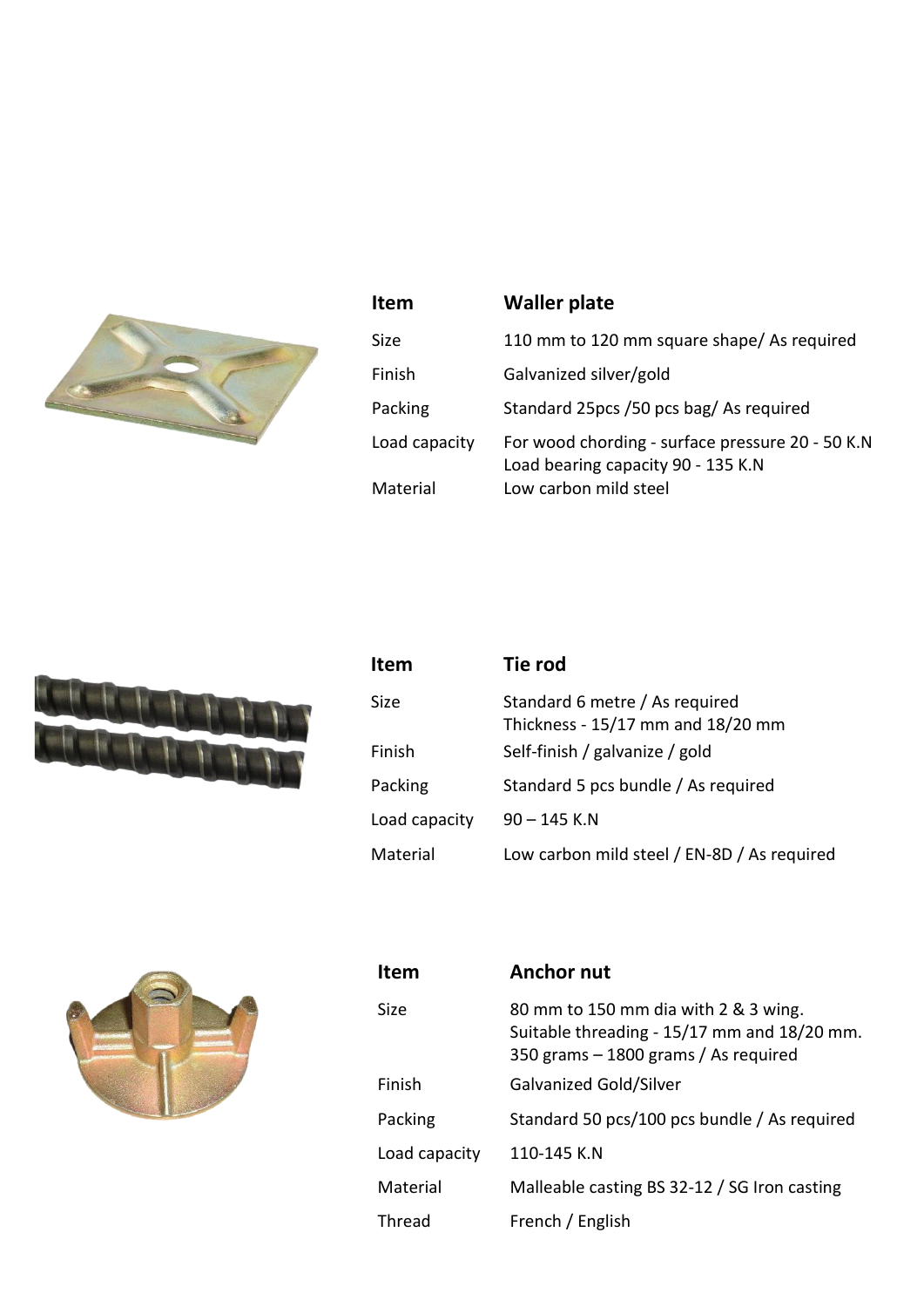

| <b>Item</b>   | Wing nut                                                                                                              |
|---------------|-----------------------------------------------------------------------------------------------------------------------|
| Size          | Standard / As required<br>Suitable threading-standard 15/17 mm & 19/20<br>mm.<br>170 grams $-600$ grams / As required |
| Finish        | Galvanized Gold/Silver/Hot dip galvanized                                                                             |
| Packing       | Standard 50 pcs/100 pcs bundle / As required                                                                          |
| Load capacity | 110 to 135 K.N                                                                                                        |
| Material      | Malleable/ SG Iron casting BS 32-12                                                                                   |
| Thread        | French / English                                                                                                      |



| <b>Item</b>   | Water stopper / Water barrier                                                                         |
|---------------|-------------------------------------------------------------------------------------------------------|
| <b>Size</b>   | Standard / As required<br>Suitable threading-15/17 mm and 18/20 mm<br>$360 - 740$ grams / As required |
| Finish        | Galvanized silver/self-machined                                                                       |
| Packing       | 50 pcs bag / As required                                                                              |
| Load capacity | 110-145 K.N                                                                                           |
| Material      | Malleable casting BS 32-12/SG Iron casting                                                            |
| Accessories   | 2 plastic PVC cap (virgin quality)                                                                    |



| Item                 | <b>Rapid clamps</b>            |
|----------------------|--------------------------------|
| Weight               | 275 to 650 $g/$ As required    |
| Finish               | Electroplated                  |
| Packing              | 50 or 100 pcs / As required    |
| <b>Body Material</b> | Malleable casting              |
| Wedge<br>material    | Drop forged                    |
| Application          | Use on 8mm to 100mm steel bars |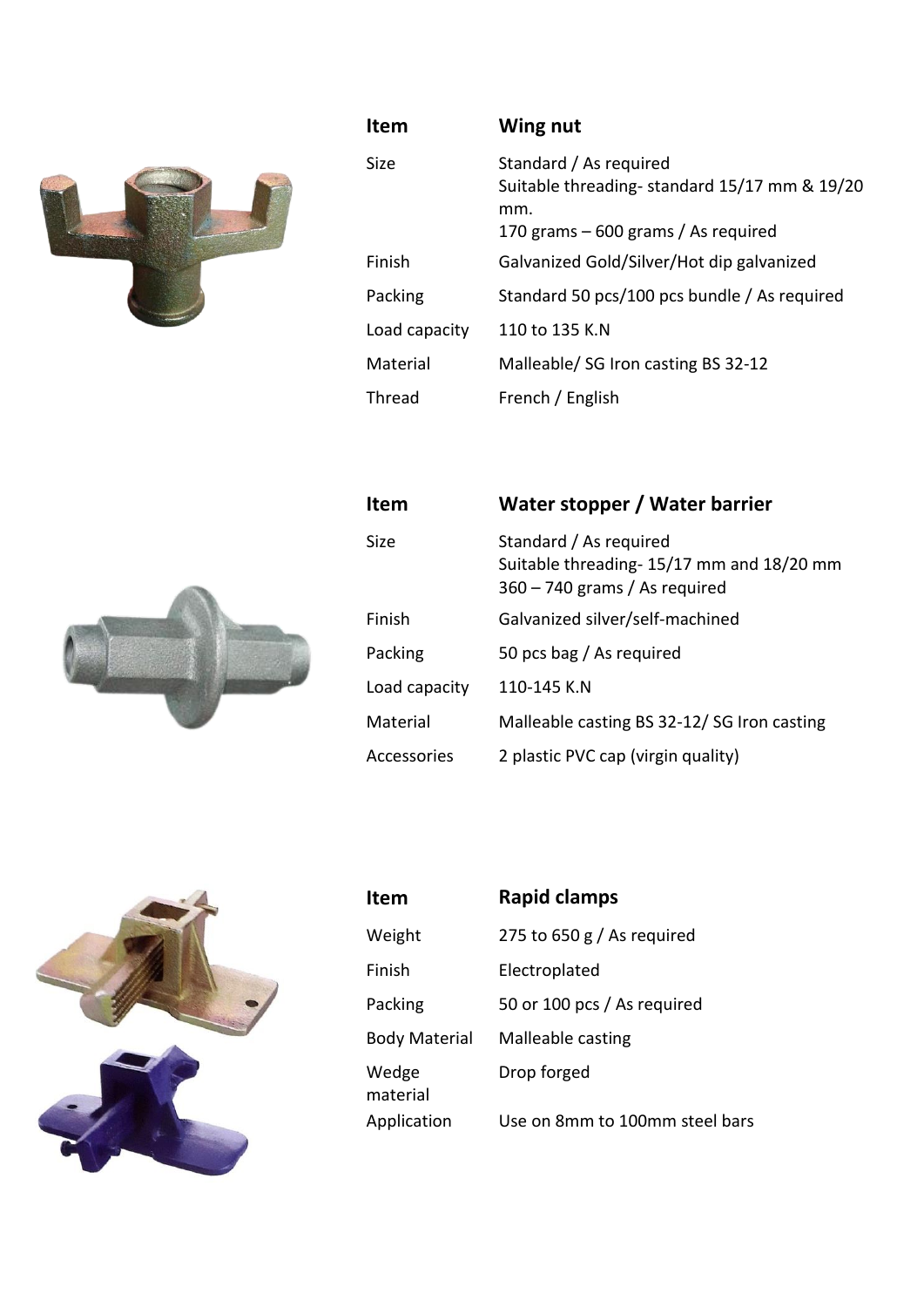

| Item          | <b>Shuttering clamp/ Concrete clamp</b>                                                                                                                                |
|---------------|------------------------------------------------------------------------------------------------------------------------------------------------------------------------|
| Size          | Bellow / As required.<br>Thickness $-3.5$ mm to 8mm / As required<br>$Long - 60$ cm to 180 cm.<br>Hook $-16$ to 20 mm Square / Round / Deformed<br>L bend $-90$ degree |
| Finish        | Self / Black paint                                                                                                                                                     |
| Packing       | Standard 10 to 15 pcs bundle / As required                                                                                                                             |
| Load capacity | 90 to 125 K.N                                                                                                                                                          |
| Material      | Low carbon mild steel                                                                                                                                                  |



| <b>Item</b>   | Jack nut                                                                                                 |
|---------------|----------------------------------------------------------------------------------------------------------|
| Size          | Standard / As required.<br>Suitable threading $-32$ to 40 OD / As required<br>350g to 800g / As required |
| Finish        | Galvanized silver / Self                                                                                 |
| Packing       | Standard 50 pcs - 100 pcs bundle / As required                                                           |
| Load capacity | 110 to 135 K.N                                                                                           |
| Material      | Malleable casting BS 32 -12/SG Iron casting                                                              |



**Cuplock Accessories Hex Nut (Tie Rod Connectors)**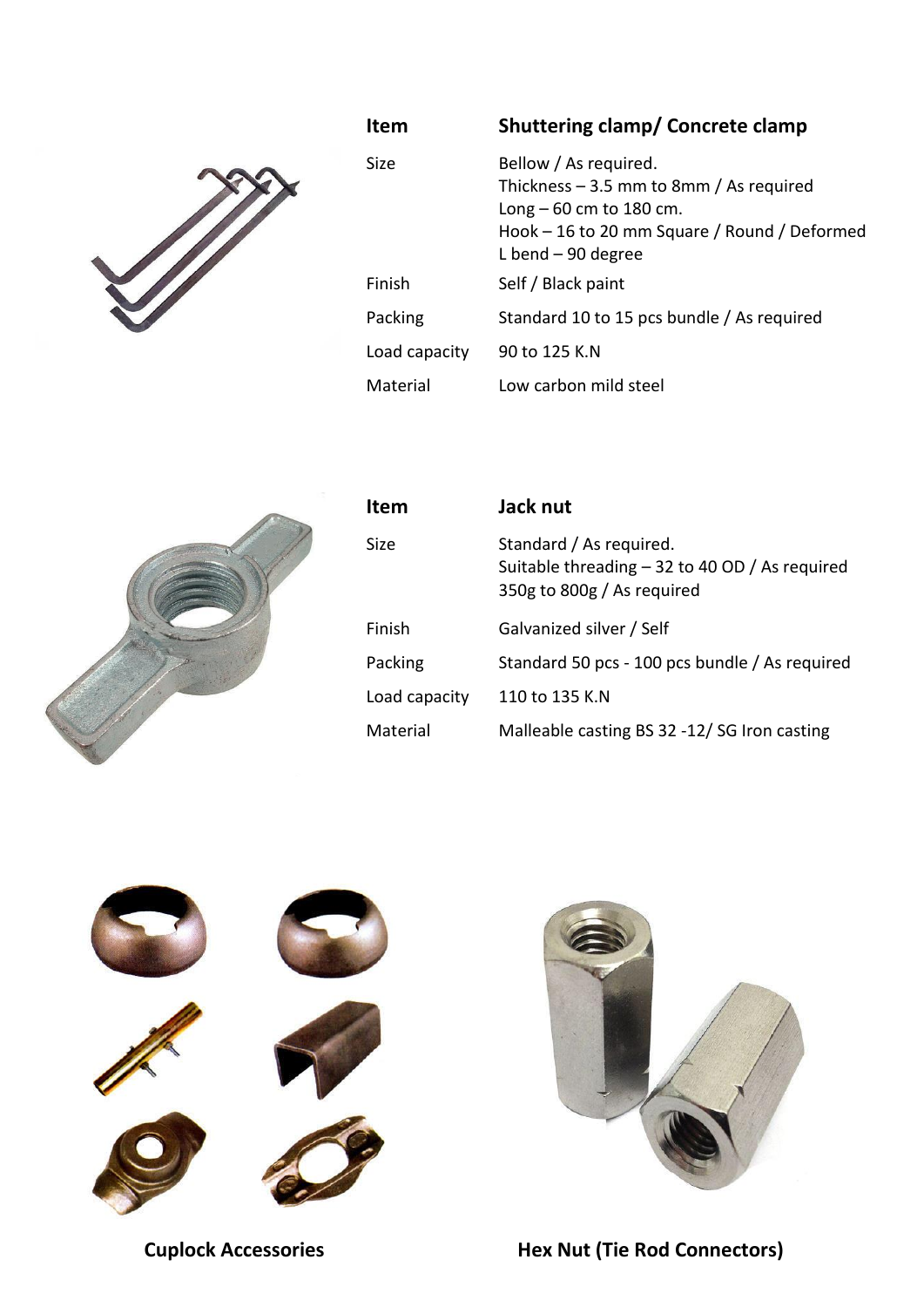



**Forged Coupler Board retaining couplers** 





**Putlog coupler Sleeve coupler**





**Joint pin Universal Jack**